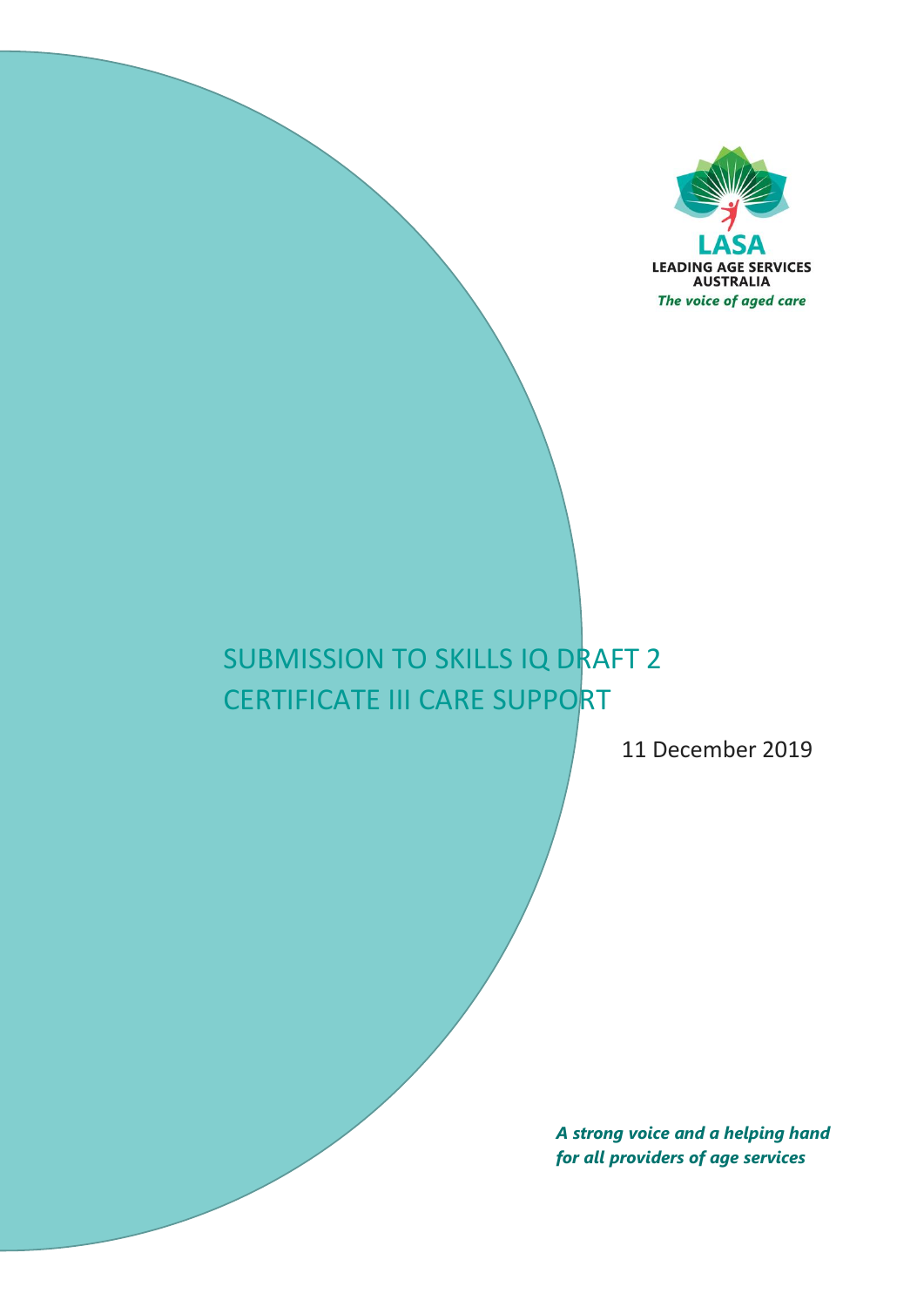## Leading Age Services Australia

Leading Age Services Australia (LASA) is a national association for all providers of age services across residential care, home care and retirement living/seniors housing. Our purpose is to enable high performing, respected and sustainable age services that support older Australians to age well by providing care, support and accommodation with quality, safety and compassion – always.

LASA's membership base is made up of organisations providing care, support and services to older Australians. Our Members include private, not-for-profit, faith-based and government operated organisations providing age services across residential aged care, home care and retirement living. 55% of our Members are not-for-profit, 37% are for-profit providers and 8% of our Members are government providers. Our diverse membership base provides LASA with the ability to speak with credibility and authority on issues of importance to older Australians and the age services industry.

As a member of the Aged Care Workforce Council, LASA is committed to informing and supporting the Age Services Sector to implement a workforce strategy that reflects future trends, not just the issues of today. "A Matter of Care" refers to the importance of having such a strategy that reflects the evolving expectations of the consumer, (individuals, their families, carers and local communities) and ensure that it establishes the foundations for growing and establishing the current and future workforce.

When responding to the proposed Certificate III Care Support, LASA has kept the current and future trends as articulated via our members' views, along with learnings from the Royal Commission, central to our response.

### Introductory remarks

-

Australia's ability to support older Australians to age well is dependent upon the quality of the people who provide these services. The demand for age services is growing at unprecedented rates, leading to increases in the need for professional services, care innovations and, fundamentally, workers to deliver these. Furthermore LASA recognises that the aged care workforce is the one essential ingredient in the delivery of quality aged care.

LASA agrees with Dr McEvoy QC that '*there is a need for a larger, better educated and better skilled workforce'*; we note also that there are barriers to attraction and retention and there is need to increase the training of staff and to better support staff.<sup>1</sup>

At this point in time, the Age Services Sector does not have a mandatory qualification. It is only within the Commonwealth Home Support Program that the Australian Government recommends staff who are providing personal care support including assistance with client self-administration of medicine, a Certificate III in aged/community care or equivalent is desirable.

This is not reflected in the programs within the Aged Care Act, Home Care Packages and Residential Aged Care, noting that the approved provider has a responsibility to provide appropriately trained and skilled staff. The Sector has expressed concerns about the variance in skills within direct care staff due to the inconsistency of RTO's practices, relevance of core units and also the choice of electives.

The industry has lost confidence in Vocational Education and Training (VET) programmes because many Registered Training Organisations lack understanding of the current operating environment in

<sup>1</sup> *[A Matter of Care](https://agedcare.health.gov.au/sites/default/files/documents/09_2018/aged_care_workforce_strategy_report.pdf)*. Australia's Aged Care Workforce Strategy, Aged Care Workforce Strategy Taskforce.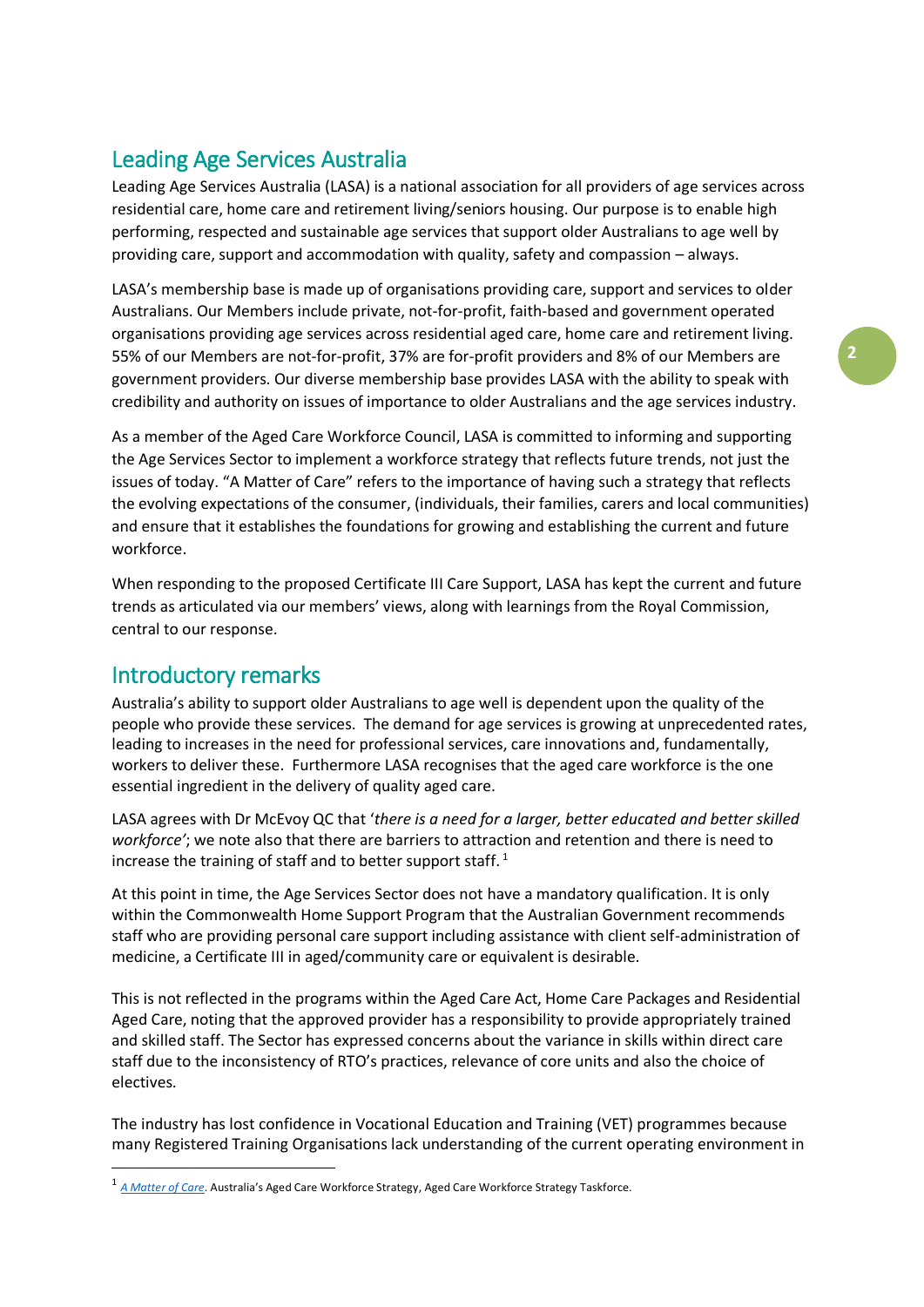aged care. Further, the length and quality of course offerings in the sector varies significantly. LASA believes that future VET training should ensure that content is relevant, current and reflective of the age services environment now, whilst also forecasting the needs of the future.

To date the sector has dealt with the poor vocational preparation of aged care staff by employing people with the right attitude and personality to care rather than focusing on applicants' qualifications only. Many aged care providers then teach the skills necessary using the staff's right values as solid vocational foundation.

To relieve providers from providing entry training to staff new to the sector it is critically important for every aged care worker to complete some form of mandatory aged care training of relevant and comprehensive content. This training should be followed by ongoing support through a broad continuous professional development learning program incorporating both practical experience with formalised study.

As noted in our earlier submission in response to Draft 1, the workforce competency gaps as identified in the A Matter of Care report, included:

- basic care skills, such as hydration and nutrition
- specialist knowledge in areas like oral health, diversity, mental health, medication management, dementia and end-of-life care
- personal skills such as communication, assisted decision-making, diversional therapy, person-centred care and client relationships
- **•** financial skills
- supervision, team leadership and people management.

#### Issues with the new Certificate III in Care Support

LASA would like to acknowledge the ASIRC for taking on board the feedback from the Draft 1 regarding the need to retain the dual specialisations. The majority of LASA Members believe that workers' ability to obtain dual specialisations in aged (residential and/or home) and disability to be positive. In their view this flexibility will continue to assist workforce attraction and retention. Such a workforce would have a broader skills set. Employers will have more competent staff, with a similar skills set (as they all do the same core units), to respond to their changing clientele.

However, In LASA's view, the proposed Certificate III in Care Support has not evolved with the changing needs of the Age Services Sector, its clients and their expectations. As it currently stands there is a question as to whether it has the risk of promoting a task orientation, rather than that of a person centred approach to supporting individuals. The Sector has expected that the qualification will be transformed, but it seems that an incremental approach has occurred instead.

In response to your question, are the core units appropriate and do they provide the fundamental skills for job roles in aged care, LASA's response is that the proposed qualification does not address all essential learning needs for entrance into aged care employment. Whilst the approach of core and elective units is understandable in the design, we believe there should be an increase in core units. Skills IQ has explained in the LASA Members webinar the reason for retaining the number of

**3**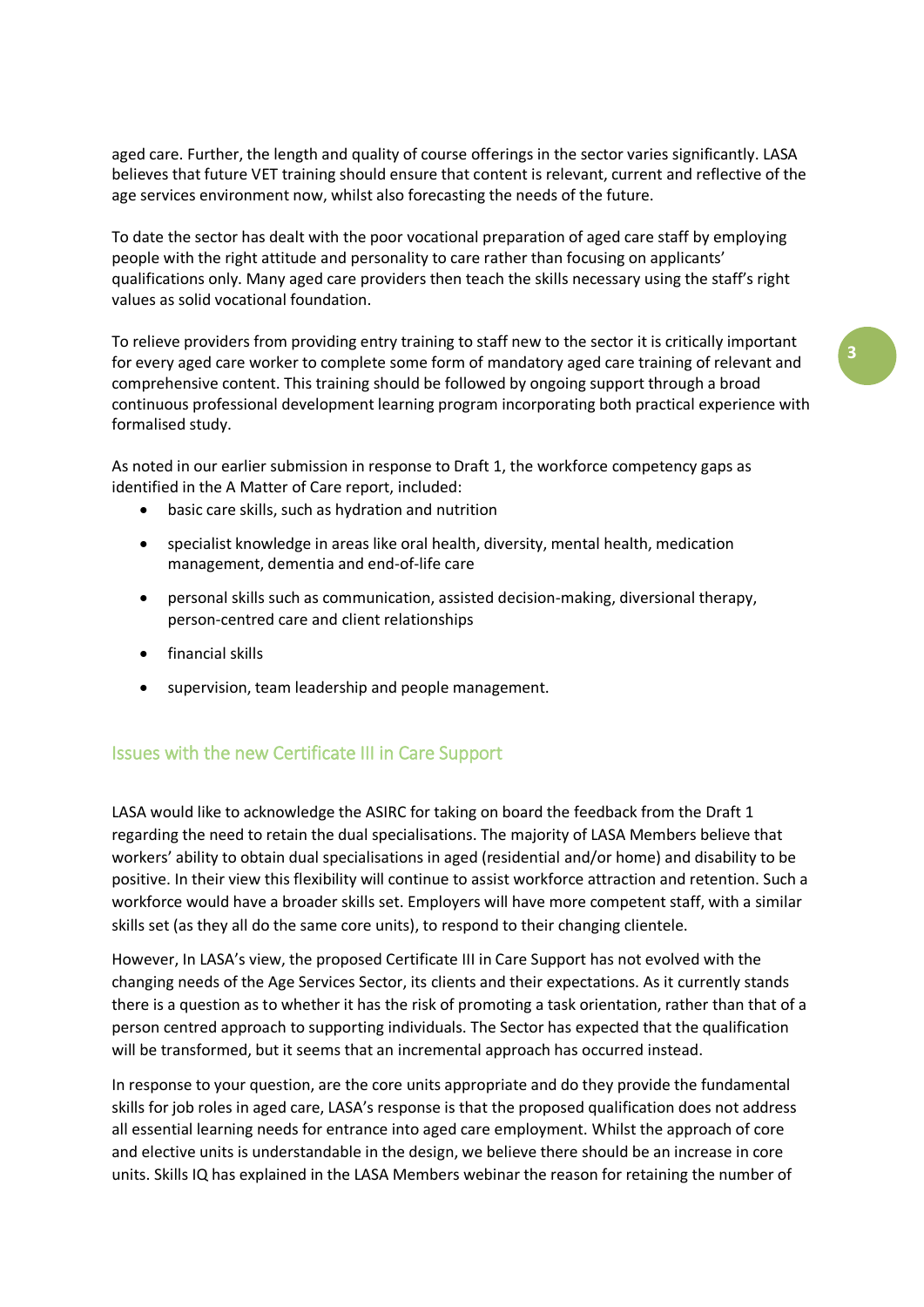core units is ensure alignment against the Certificate III in Individual Support, however we believe core learnings are missing.

This qualification is designed for "workers who follow an individualised plan to provide personcentred support to people who may require support due to ageing". If our society has a commitment to supporting older Australians to age well, live well and die well in their chosen environments, then all staff who are in the direct care roles should be supported to support older individuals to achieve this. The first aspect of providing this support is to provide a knowledge base with both theoretical understanding and procedural concepts. It is disappointing that the core electives do not include *(CHCCCS011*) *Meet personal support needs.*

Some learning units that LASA considers essential to the delivery of quality care are deemed optional units in the Certificate. For example, mandatory elective units for the ageing specialisation do not include palliative care but the majority of residents in RACFs are approaching the end of their lives and require palliative care. Further, medication management is an area in which heightened risk is evident but yet *HLTHPS006 Assist clients with medication* is an optional elective for both the *Residential Age Care* and the *Home and Community* specialisations. Whilst we understand there are State based medication regulations, the inclusion of this unit should be considered.

The Royal Commission has heard evidence relating to the benefit of good oral health on an older person's overall quality of life, yet *HLTOHC004 Provide or assist with oral hygiene* is an elective. If personal care workers have a responsibility to provide such care and support to care recipients, particularly in the residential care setting, this content should be mandatory. LASA also suggests that the learning unit dealing with providing support to people living with dementia include managing anxious reactions associated with change. Anxiety will often precede agitation and aggression when viewed through a cognitive behavioural lens. LASA members have also expressed views that *CHCCCS021 Respond to suspected abuse* and infection control should form part of the mandatory electives.

Further, for the ageing stream a vast number of 26 learning units have been identified as possible electives from which RTOs can choose which ones they deliver. Whilst LASA members have identified the need for variation and flexibility within the electives to allow an organisation address their specific service requirements, LASA is concerned that this may contribute to ongoing issues with inconsistency in course content and potentially the quality of VET training for the Ageing and Home and Community specialisations. Making the qualification more flexible will only increase this risk.

LASA believes that future VET training courses should contain core components that have been informed by the learnings of the Royal Commission. These are seen as critical to allow a personal care worker to understand the individual's care needs, provide the care and support and report factually and promptly to their supervisor., As referenced in our submission to Skills IQ/ASIRC initial consultation, LASA identified a number of core units that needed to be added to the national qualification, along with a range of elective units. These included:

- person-centred behaviour supports:
- providing loss and grief support;
- management of anxiety and adjustment to change;
- supporting relationships with carers and families;
- falls prevention strategy;

# **4**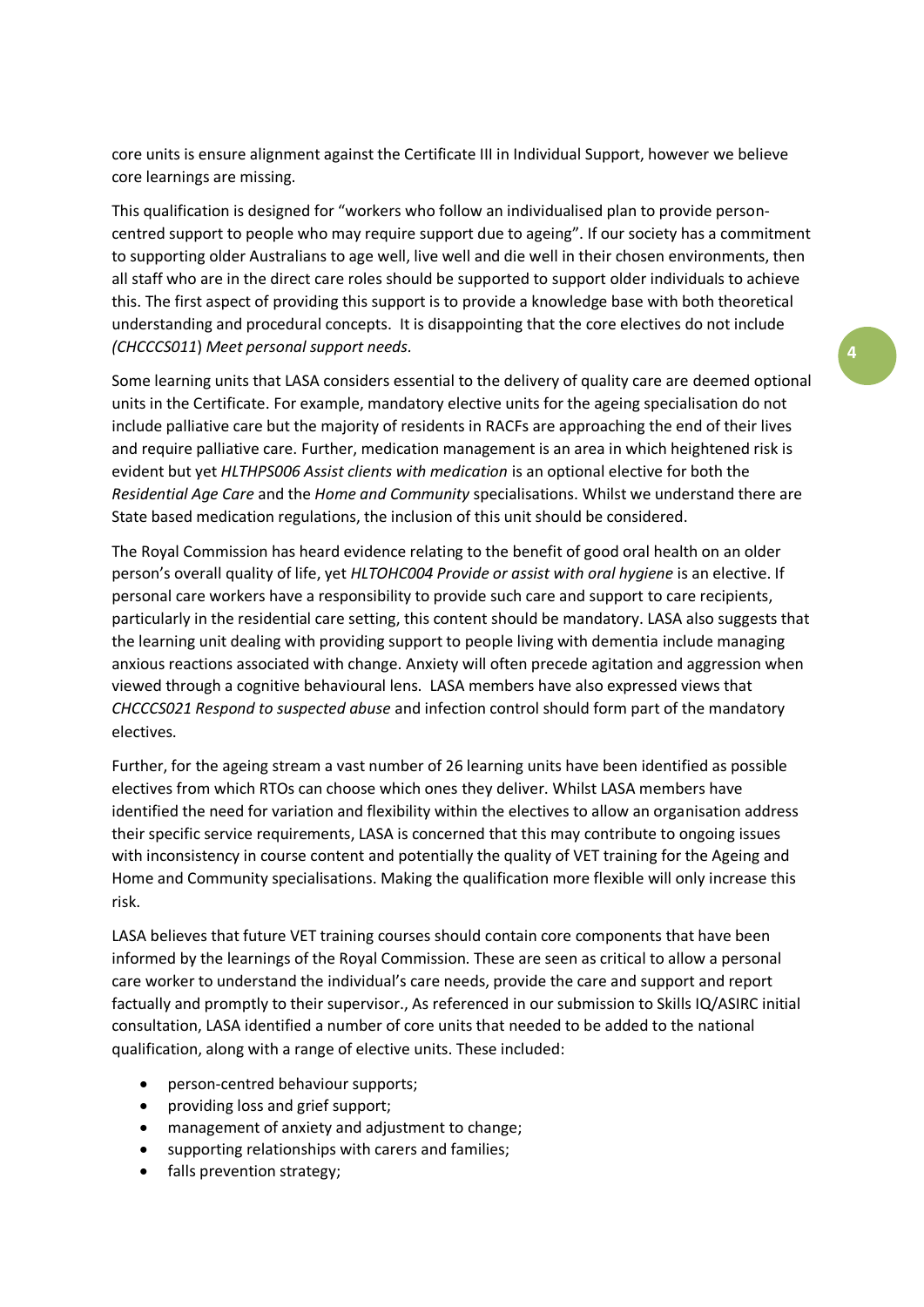- assisting with monitoring and modification of meals;
- working with people with mental health issues;
- providing or assisting with oral hygiene and recognising and responding to oral health issues; and
- effective care for members of diverse population groups including Aboriginal and Torres Strait Islander people.

Ideally, as aged care recipients often live with multiple chronic health conditions and advanced frailty, it would be beneficial to include learnings that relate to observing and reporting changes in their health and wellbeing in order to escalate to one's supervisor, along with customer service.

In response to the question, are the electives appropriate to job roles in aged care? Yes they are, and there are many choices and flexibility. This raises questions regarding how it will work in a practical sense. Will RTOs develop a 'generic' program developed to attract as many course participants as possible? If this occurs, the result will be similar to the current situation where new employees are not 'job ready' in any of the three target sectors. Some of these elective areas represent critical job ready skills and it is our view they should not be left to choice.

Is the mix of core and elective appropriate? The totality of the units is acceptable, however the current proposed inclusions in core Vs mandatory electives Vs optional electives is not as addressed previously. Leaving electives to RTO's to decide is not the preferred way forward. Decisions on content will be made which reflect the RTO's own objectives and not those of providers. There should be a greater number of core units reflecting the need for consistency in the sector.

LASA members have raised a question as to whether there should be entry requirements for this qualification? There is concern regarding individuals who are enrolling in the qualification who do not have English as their first language, have challenges with both literacy and computer literacy and are being awarded the qualification. One of the LASA members expressed *" The level of English is also quite concerning. At interview our facility asks the applicant to answer a few basic question to assess their basic comprehension and written skills. Many don't make it past interview."* Some qualified applicants do not have an understanding of Western culture.

LASA notes the sector's high reliance on a new migrant workforce. Activities involved in caring for older people, people with dementia and people who are dying tend to be deeply culturally embedded. Differences in cultural background can give rise to misunderstandings, cross cultural conflict or value clashes, challenging providers and their workforces. New migrants have particular education needs to familiarise them with the cultural view in Australia on ageing, human rights, gender issues, appropriate communication, understanding dementia and care for the dying. New migrants should be given the opportunity to learn about a 'culture of care' in aged care and to prepare them for any cultural difference they may encounter in their employment.

A concern also noted is that many qualified applicants do not have an understanding of customer service and the expectations of the Aged Care Quality Standards.

Some Members believe that without entry requirements that address such issues then the challenge to attract and expand a high quality workforce will be further complicated. The Australian Government and the Age Services Industry should want a better "entry requirement" for aged care entry.

**5**